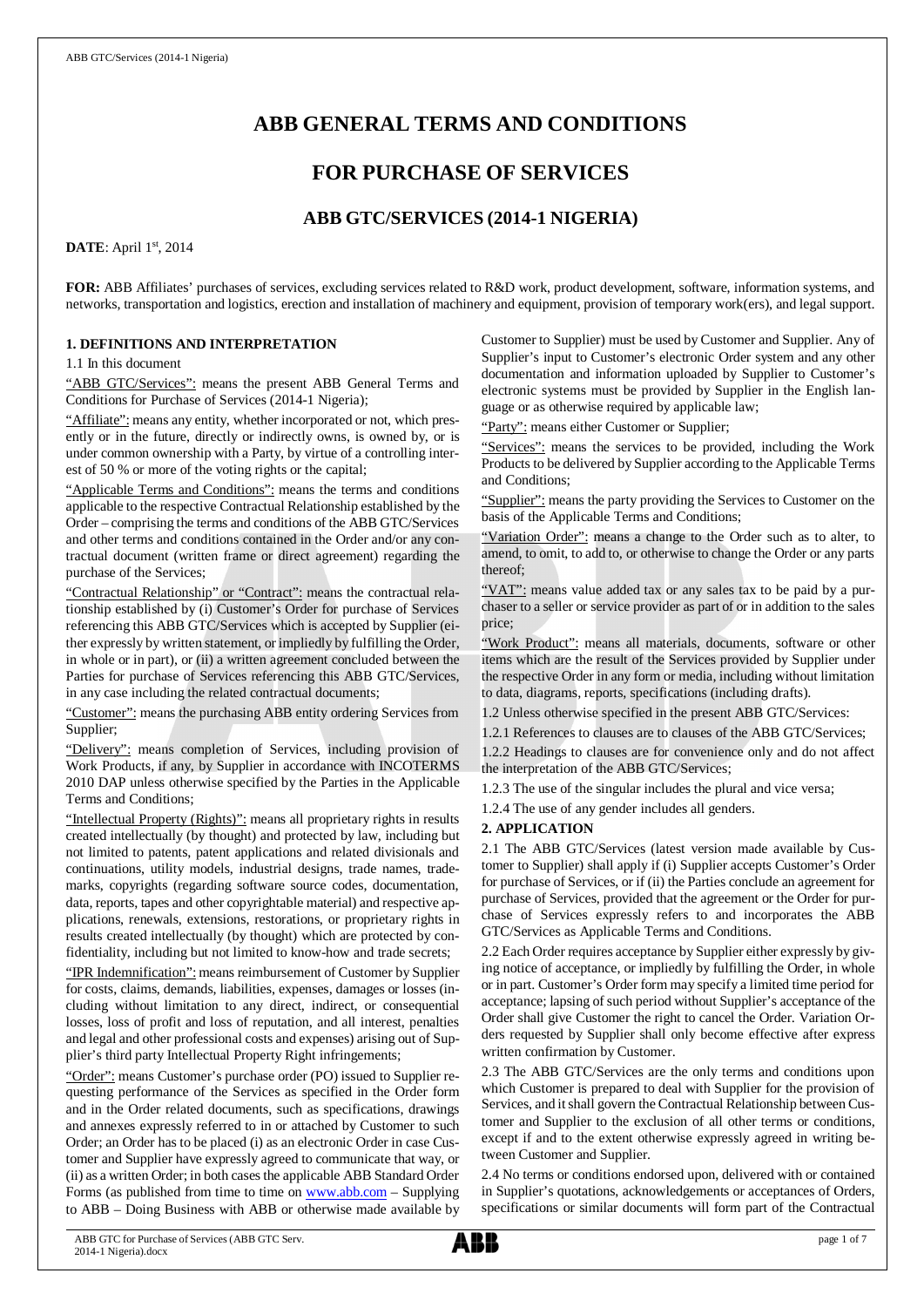Relationship, and Supplier waives any right which it otherwise might have to rely on such other terms or conditions.

2.5 References in the ABB GTC/Services to any statute or statutory provision shall, unless the context otherwise requires, be construed as a reference to that statute or provision as from time to time amended, consolidated, modified, extended, re-enacted or replaced.

## **3. SUPPLIER'S RESPONSIBILITIES**

3.1 Supplier shall provide the Services and deliver the Work Products:

3.1.1 in accordance with the applicable laws and regulations;

3.1.2 in accordance with the quality standards stated under Clause 9.1 and specified in the Order and in the other documents being part of the Contractual Relationship;

3.1.3 free from defects and from any rights of third parties;

3.1.4 on the due date specified in the Order;

3.1.5 in the quantity specified in the Order;

3.1.6 with all skill and care and in accordance with industry best practice.

3.2 Supplier shall not substitute or modify any of the agreed materials used for the provision of the Services or make any changes to the agreed ingredients, the design or other agreed criteria of the Work Products without Customer's prior written approval.

3.3 Supplier shall take care that Work Products are contained or packaged in the manner usual for such Work Products or, where there is no such manner, in a manner adequate to preserve and protect the Work Products until Delivery completion.

3.4 Supplier shall submit invoices in an auditable form, complying with Supplier's and Customer's applicable local mandatory law, generally accepted accounting principles and the specific Customer requirements, containing the following minimum information: Supplier name, address and reference person including contact details (telephone, email etc.); invoice date; invoice number; Order number (same as stated in the Order); Supplier number (same as stated in the Order); address of Customer; quantity; specification of Services supplied; price (total amount invoiced); expenses approved by Customer, but not included in the price (to be specified by amount and category); currency; tax or VAT (amount has to be specified); tax or VAT number; payment terms. 3.5 Invoices shall be issued to Customer as stated in the Order and/or

the Applicable Terms and Conditions, and shall be sent to the invoice address specified in the Order.

3.6 Expenses not agreed in writing by Customer will not be reimbursed.

3.7 Customer may issue Variation Orders to Supplier to alter, amend, omit, add to, or otherwise change ordered Services or parts thereof, and Supplier shall carry out such Variation Orders. Agreed unit prices stated in the Order and/or otherwise agreed between Customer and Supplier shall apply.

3.8 Supplier shall in no event suspend the performance of any Services or the Delivery of Work Products to Customer. In the event of Force Majeure, Clause 16 shall apply.

#### **4. CUSTOMER'S RESPONSIBILITIES**

4.1 In consideration of the Services provided by Supplier in accordance with the Applicable Terms and Conditions, Customer shall pay to Supplier the fees or purchase price stated in the Order in accordance with the payment terms specified therein, provided the invoice fulfils the requirements of Clauses 3.4 and 3.5. In the event that the payment terms are determined by mandatory applicable law, such terms shall prevail.

4.2 Customer reserves the right to set off any amount and to withhold payment for Services not provided in accordance with the Applicable Terms and Conditions.

#### **5. DELIVERY**

5.1 The Services shall be provided at the agreed place specified in the Order, or, if no such place has been specified, at Customer's address specified in the Order.

5.2 The Work Products shall be delivered in accordance with INCOTERMS 2010 DAP, to the agreed place specified in the Order, or, if no such place has been specified, to Customer's place of business. 5.3 Supplier shall ensure that each Delivery of a Work Product is accompanied by a delivery note, which shall contain the following minimum information (unless required otherwise by Customer): the Order number, date of Order, number of packages and contents, where applicable the customs tariff number of the country of consignment, and, in the case of partial delivery, the outstanding balance remaining to be delivered. For controlled goods, the national export control number must be indicated and, and if the goods are subject to U.S. export regulations, the U.S. Export Control Classification Number (ECCN) must be specified in the delivery note. Proofs of preferential origin as well as conformity declarations and marks of the country of consignment or destination are to be submitted without being requested; certificates of origin upon request.

5.4 Work Products shall be delivered during Customer's business operation hours unless otherwise requested by Customer.

5.5 Upon Delivery of the Work Products, Supplier (or its appointed carrier) shall provide Customer with such export documents as are applicable or necessary together with a delivery note.

5.6 Ownership (title) regarding Work Products shall pass to Customer at Delivery, except if otherwise agreed in writing. For assigning of Intellectual Property in the Work Products arising from the Services Clause 11.1 shall apply.

5.7 Supplier shall invoice Customer upon Delivery in accordance with Clause 3.4 and 3.5, but such invoicing shall be conducted separately from dispatch of the Work Products to Customer.

### **6. ACCEPTANCE**

6.1 Customer shall not be deemed to have accepted any Services until it has had a reasonable time to inspect them following completion or, in the case of a defective performance, until a reasonable time after such defective performance has become apparent. Such reasonable time period shall be determined by the specifics of the Services, the defective performance and the circumstances of the provision of the Services.

6.2 If any Services provided or Work Products delivered to Customer do not comply with Clause 3 (Supplier's Responsibilities), or are otherwise not in conformity with the Order, then, without limiting any other right or remedy that Customer may have under Clause 10 (Remedies), Customer may reject the Services and/or the Work Products, and may request replacement of the Services and/or the Work Products, or recover all payments made to Supplier by Customer.

6.3 Upon Supplier's request Customer shall send written acceptance statement to Supplier.

## **7. DELAY**

If the Delivery of the Services or the Work Products does not comply with the agreed delivery date(s), then, without prejudice to any other rights which it may have under the Contractual Relationship or at law, Customer reserves the right to:

7.1 terminate the Contractual Relationship or the respective Order in whole or in part;

7.2 refuse any subsequent Delivery of Services or Work Products which Supplier attempts to make;

7.3 recover from Supplier any expenditure reasonably incurred by Customer in obtaining the Services or the Work Products in substitution from another supplier;

7.4 claim damages for any additional costs, loss or expenses incurred by Customer which are reasonably attributable to Supplier's failure to provide the Services or to deliver the Work Products on the agreed dates; and

7.5 claim compensation for liquidated damages in addition to the rights provided under Clauses 7.1 to 7.4 if such compensation right is expressly stated in the respective Order.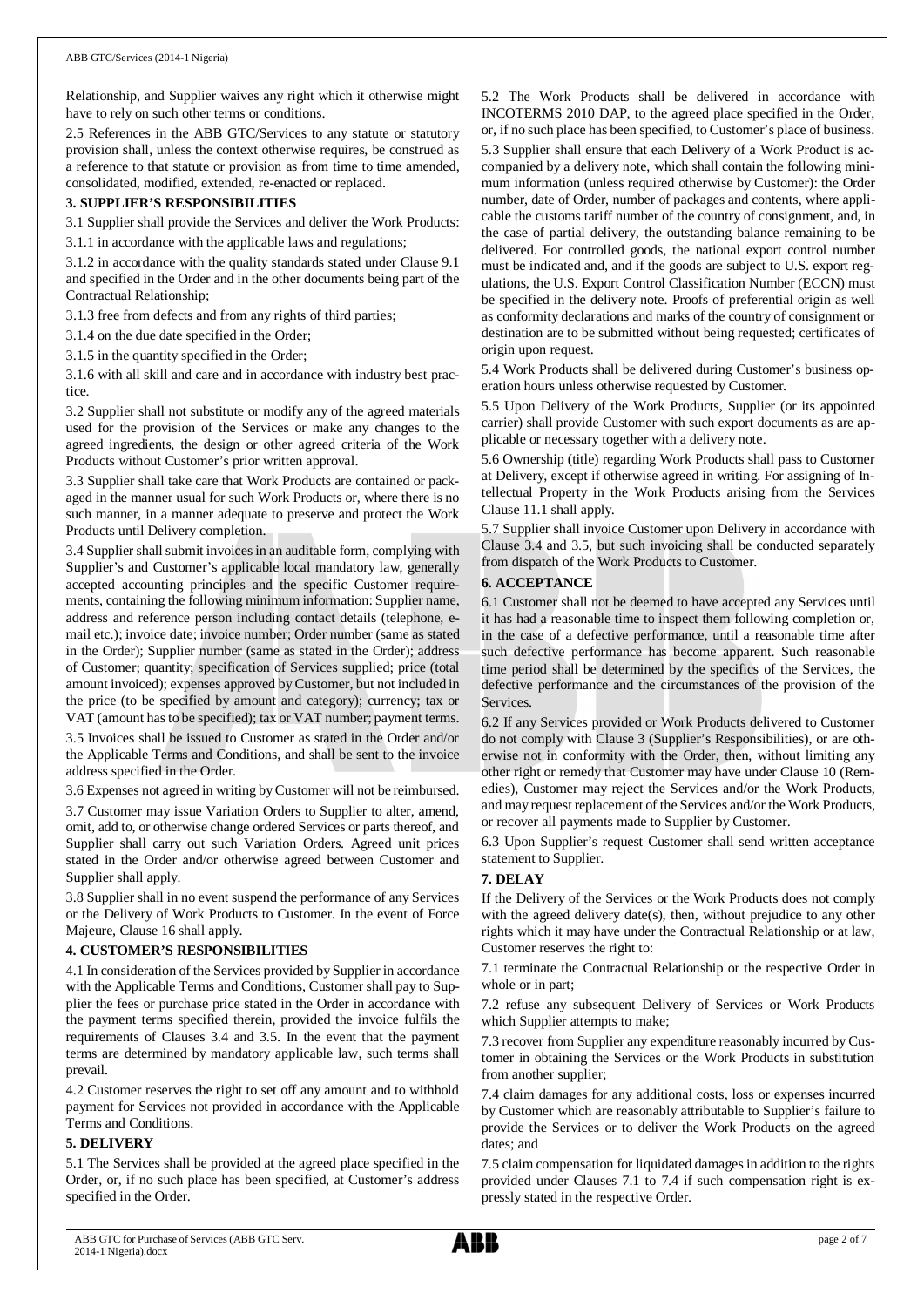#### **8. INSPECTION**

8.1 Supplier shall allow Customer and/or its authorised representatives to inspect the Services and to test the Work Products, or parts of them at any time prior to the completion of the Services and/or the Work Products.

8.2 Notwithstanding any inspection or test sampling however conducted, Supplier shall remain fully responsible for the Services' compliance with the Order. This applies whether or not Customer has exercised its right of inspection and/or testing and shall not limit Supplier's obligations under the Order. For the avoidance of doubt, inspection of Services or testing of Work Products by Customer and/or its authorised representatives shall in no event exempt Supplier from or limit Supplier's warranties or liability in any way.

## **9. WARRANTY**

9.1 Supplier warrants that the Services (including Work Products):

9.1.1 comply with all agreed specifications, including all specified material, workmanship and the like, documentation and quality requirements, or in absence thereof are performed in accordance with generally accepted practices, procedures and standards of the respective industry and are fit for the purposes for which Services of the same description type would ordinarily be used, and that the results of the Services maintain the functionality and performance as expected by Customer according to Supplier's information, documentation and statements;

9.1.2 are appropriate and fit for any particular purpose expressly or impliedly made known to Supplier in the Order;

9.1.3 are new and unused (in case of Work Products) at the date of Delivery;

9.1.4 are free from defects and rights of third parties;

9.1.5 possess the qualities which Supplier has held out to Customer as a sample, model or otherwise;

9.1.6 comply with Clause 12 (Compliance with Relevant Law).

9.2 The warranty period shall be twenty four (24) months from acceptance of the Services or the Work Products, if no other time period is stated in the Order or otherwise expressly agreed in writing by the Parties.

9.3 In case of non-compliance with the warranty provided under this Clause, Customer shall be entitled to enforce the remedies provided in Clause 10 (Remedies).

## **10. REMEDIES**

10.1 In case of breach of warranty under Clause 9 (Warranty) or if Supplier otherwise fails to comply with any of the Applicable Terms and Conditions, Customer shall give notice in writing to Supplier of such breach of warranty and provide Supplier an opportunity to swiftly remedy it. If no Supplier action to remedy such breach has been taken within forty eight (48) hours of receiving such Customer notification, Customer shall be entitled to any one or more of the following remedies at its own discretion and at Supplier's expense:

10.1.1 to give Supplier another opportunity to carry out any additional work necessary to ensure that the Applicable Terms and Conditions are fulfilled;

10.1.2 to carry out (or to instruct a third party to carry out) any additional work necessary to make the Services comply with the Applicable Terms and Conditions;

10.1.3 to obtain immediate replacement of the defective Services by Services conforming with the Applicable Terms and Conditions without defects;

10.1.4 to refuse to accept any further Services, but without relieving Supplier from its liability for the defective Services;

10.1.5 to claim such damages as may have been sustained by Customer as a result of Supplier's breaches of the Applicable Terms and Conditions, statutory duty or any applicable law;

10.1.6 to claim liquidated damages expressly provided in the Order;

10.1.7 to terminate the Contractual Relationship or the respective Order in accordance with Clause 15.2.

10.2 In the event that Clauses 10.1.1, 10.1.2 or 10.1.3 apply, the entire warranty period of Clause 9.2 shall be restarted.

10.3 The rights and remedies available to Customer and contained in the Applicable Terms and Conditions (including, but not limited to the ABB GTC/Services) are cumulative and are not exclusive of any rights or remedies available at law or in equity.

## **11. INTELLECTUAL PROPERTY**

11.1 Supplier assigns herewith to Customer full ownership rights in and to any Intellectual Property in the Work Products arising from the Services for the full duration of such rights, wherever in the world enforceable. Supplier further agrees to execute, upon Customer's request and at its cost, all further documents and assignments and do all such further things as may be necessary to perfect Customer's ownership title to the Intellectual Property or to register Customer as owner of the Intellectual Property with any registry, including but not limited to governmental registration authorities or private registration organisations.

11.2 The Intellectual Property Rights in any Work Products created by or licensed to Supplier prior to the respective Order or outside of such Order, and any subsequent modifications to the same ("Pre-Existing Works") will remain vested in Supplier or the respective third party owner. To the extent that Pre-Existing Works are embedded in any Work Products delivered by Supplier, Customer and its Affiliates shall have a worldwide, irrevocable, perpetual, transferrable, non-exclusive, royalty-free licence with rights to sublicense to use the Pre-Existing Works as part of such Work Products, including the right to further improve, develop, market, distribute, sub-license, exploit or otherwise use the Work Products containing such Pre-Existing Works. Supplier shall not be prevented or restricted by this ABB GTC/Services from using its own know-how or its Pre-Existing Works in the course of providing the Services.

11.3 In the event that the Services provided and/or Work Products delivered by Supplier infringe any third party Intellectual Property Rights, Supplier shall, notwithstanding anything provided to the contrary or otherwise contained in the Applicable Terms and Conditions (including, but not limited to the ABB GTC/Services), provide IPR Indemnification to Customer. The IPR Indemnification applies whether or not Supplier may have been negligent or at fault and does not limit any further compensation rights of Customer. Supplier's obligation to indemnify Customer as provided under this Clause shall not apply if and to the extent the liability or damage was caused by Customer's own pre-existing Intellectual Property Rights contributed to, or implemented into the Work Products and/or the Services provided by Supplier.

11.4 If any infringement claim is made against Customer, Customer may without prejudice to its rights under Clause 11.3 also request at its discretion and at Supplier's cost that Supplier (i) procures for Customer the right to continue using the Work Products and/or the Services; (ii) modifies the Work Products and/or the provision of the Services so that they cease to be infringing; or (iii) replaces the Work Products and/or the Services so that they become non-infringing.

11.5 In the event Supplier cannot fulfil Customer's above request, Customer shall be entitled to terminate the Contractual Relationship or the respective Order, to reclaim all sums which Customer has paid to Supplier thereunder and to claim compensation in accordance with Clause 11.3 and for any other costs, losses or damages incurred whatsoever.

## **12. COMPLIANCE WITH RELEVANT LAW**

12.1 The Services covered by the Applicable Terms and Conditions shall be provided by Supplier in compliance with all relevant legislation, regulations, and codes of practice, guidance and other requirements of any relevant government or governmental agency applicable to Supplier. To the extent that such regulations are advisory rather than mandatory, the standard of compliance to be achieved by Supplier shall

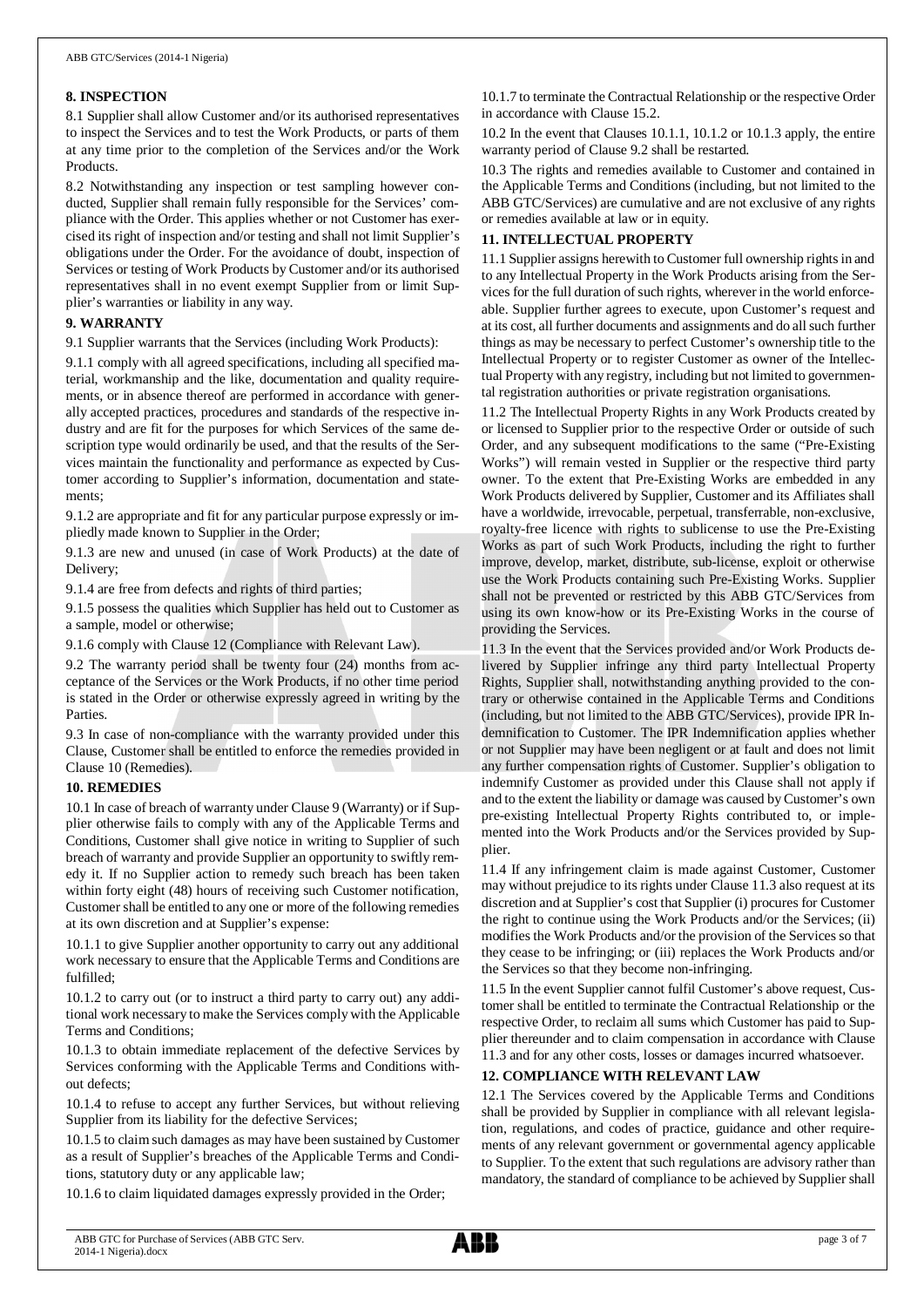be in compliance with the generally accepted best practice of the relevant industry.

12.2 Each Party warrants that it will not, directly or indirectly, and that it has no knowledge that the other Party or any third parties will, directly or indirectly, make any payment, gift or other commitment to its customers, to government officials or to agents, directors and employees of a Party, or any third party in a manner contrary to applicable laws (including but not limited to the U. S. Foreign Corrupt Practices Act and, where applicable, legislation enacted by member states and signatories implementing the OECD Convention Combating Bribery of Foreign Officials), and shall comply with all relevant laws, regulations, ordinances and rules regarding bribery and corruption. Nothing in this ABB GTC/Services shall render either Party or any of its Affiliates liable to reimburse the other for any such consideration given or promised.

12.3 Either Party's material violation of any of the obligations contained in this Clause 12 (Compliance with Relevant Law) may be considered by the other Party to be a material breach of the respective Contractual Relationship between the Parties, and shall entitle such Party to terminate the Contractual Relationship with immediate effect and without prejudice to any further right or remedies under such Contractual Relationship or applicable law.

12.4 Notwithstanding anything to the contrary stated in any Applicable Terms and Conditions, Supplier shall, without any limitations, indemnify and hold harmless Customer from and against any claim, proceeding, action, fine, loss, cost and damages arising out of or relating to any such violation of the above mentioned obligations, the termination of the respective Contractual Relationship, and any noncompliance with export control regulations, and Supplier shall compensate Customer for all losses and expenses whatsoever resulting therefrom.

12.5 Supplier herewith acknowledges and confirms that it has received a copy of ABB's Code of Conduct and ABB's Supplier Code of Conduct or has been provided information on how to access the ABB Codes of Conduct online ([www.abb.com](http://www.abb.com/) – Integrity – Code of Conduct). Supplier agrees to perform its contractual obligations under the Applicable Terms and Conditions and the respective Contractual Relationship with substantially similar standards of ethical behaviour as stated in the above mentioned ABB Codes of Conduct.

12.6 Supplier and its sub-contractors must comply with the ABB Lists of Prohibited and Restricted Substances and with the reporting and other requirements regarding Conflict Minerals and all other employment, safety, health, environmental and quality requirements made available under [www.abb.com](http://www.abb.com/) – Supplying to ABB – Doing Business with ABB or otherwise and shall provide Customer with respective documents, certificates and statements if requested. Any statement made by Supplier to Customer (whether directly or indirectly, e. g. where applicable via the ABB Supplier Registration and Pre-Qualification System) with regard to materials used for or in connection with the Services and/or Work Products will be deemed to be a representation under the Contract.

12.7 Supplier represents and warrants that it is knowledgeable with, and is and will remain in full compliance with all applicable export and import laws, regulations, instructions, and policies, including, but not limited to, securing all necessary clearance requirements, export and import licenses and exemptions from, and making all proper filings with appropriate governmental bodies and/or disclosures relating to the provision of services, the release or transfer of goods, hardware, software and technology to non U.S. nationals in the U.S., or outside the U.S., the release or transfer of technology and software having U.S. content or derived from U.S. origin software or technology.

12.8 No goods or services included in the Services and/or Work Products shall originate from any company or country listed in any relevant boycott list issued by the authority in the country where the goods or services shall be used or an authority otherwise having influence over the equipment and material forming part of the Services and/or Work

Products. If any of the Services and/or Work Products is or will be subject to export restrictions, it is Supplier's responsibility to promptly inform Customer in writing of the particulars of such restrictions.

12.9 Supplier shall indemnify and hold Customer harmless for all claims, demands, losses, damages, costs, fines, penalties, attorney's fees and all other expenses arising from export restrictions concealed by Supplier. With respect to export restrictions solely attributable to Customer's use of the Services and/or Work Products, the now said warranty shall only apply to the extent Supplier has knowledge of or reasonably should have been aware of such use.

12.10 Supplier must indicate the customs tariff numbers of the country of consignment for all Services and/or Work Products. For controlled Services and/or Work Products, the national export control numbers must be indicated and, if the Services and/or Work Products are subject to U.S. export regulations, ECCN or ITAR classifications. Proofs of preferential origin as well as conformity declarations and marks of the country of consignment or destination are to be submitted without being requested; certificates of origin upon request.

# **13. CONFIDENTIALITY AND DATA PROTECTION**

13.1 Supplier is obliged to observe secrecy regarding any data or information acquired during the fulfilment of the Contract irrespective of whether such data or information relates to Customer, its Affiliates or their respective customers or suppliers ("Customer Data"). This includes in particular, but is not limited to, all technical or commercial know-how, drawings, specifications, inventions, processes or initiatives which are of a confidential nature. To safeguard this,

13.1.1 Supplier shall process or use Customer Data only in accordance with Customer's instructions and with all applicable laws and regulations; for the avoidance of doubt, processing in accordance with the Contract shall be considered to be an instruction from Customer;

13.1.2 Supplier shall not (i) use Customer Data for any other purposes than for providing the Services, or (ii) reproduce Customer Data in whole or in part in any form except as may be required to fulfil its obligations under the Contract; (iii) disclose Customer Data nor grant access to such data to any third party without Customer's prior written consent; no third parties in the meaning of this provision are subcontractors approved by Customer;

13.1.3 Supplier shall take appropriate measures suited to the type of Customer Data to be protected (i) to prevent unauthorised persons from gaining access to data processing systems with which Customer Data are processed or used, (ii) to prevent data processing systems from being used without authorisation, (iii) to ensure that persons entitled to use a data processing system have access only to the data to which they have a right of access, and that Customer Data cannot be read, copied, modified or removed without authorisation in the course of processing or use and after storage, (iv) to ensure that Customer Data cannot be read, copied, modified or removed without authorisation during electronic transmission or transport, and that it is possible to monitor and establish to which bodies the transfer of Customer Data by means of data transmission facilities is envisaged, (v) to ensure that it is possible to monitor and establish whether and by whom Customer Data have been entered into data processing systems, modified or removed, (vi) to ensure that, in the case of commissioned processing of Customer Data, the data are processed strictly in accordance with the instructions of Customer, (vii) to ensure that Customer Data are protected from accidental or unlawful destruction or loss, (viii) to ensure that data collected for different purposes can be processed separately. Supplier shall document the implementation of the technical and organizational measures in detail and shall present this to Customer for review upon request. Where this review raises the need for amendments, these must be applied amicably;

13.1.4 Supplier shall ensure and prove that those members of its staff who may come into contact with Customer Data in the course of fulfilling their tasks are subject to the same obligation to confidentiality

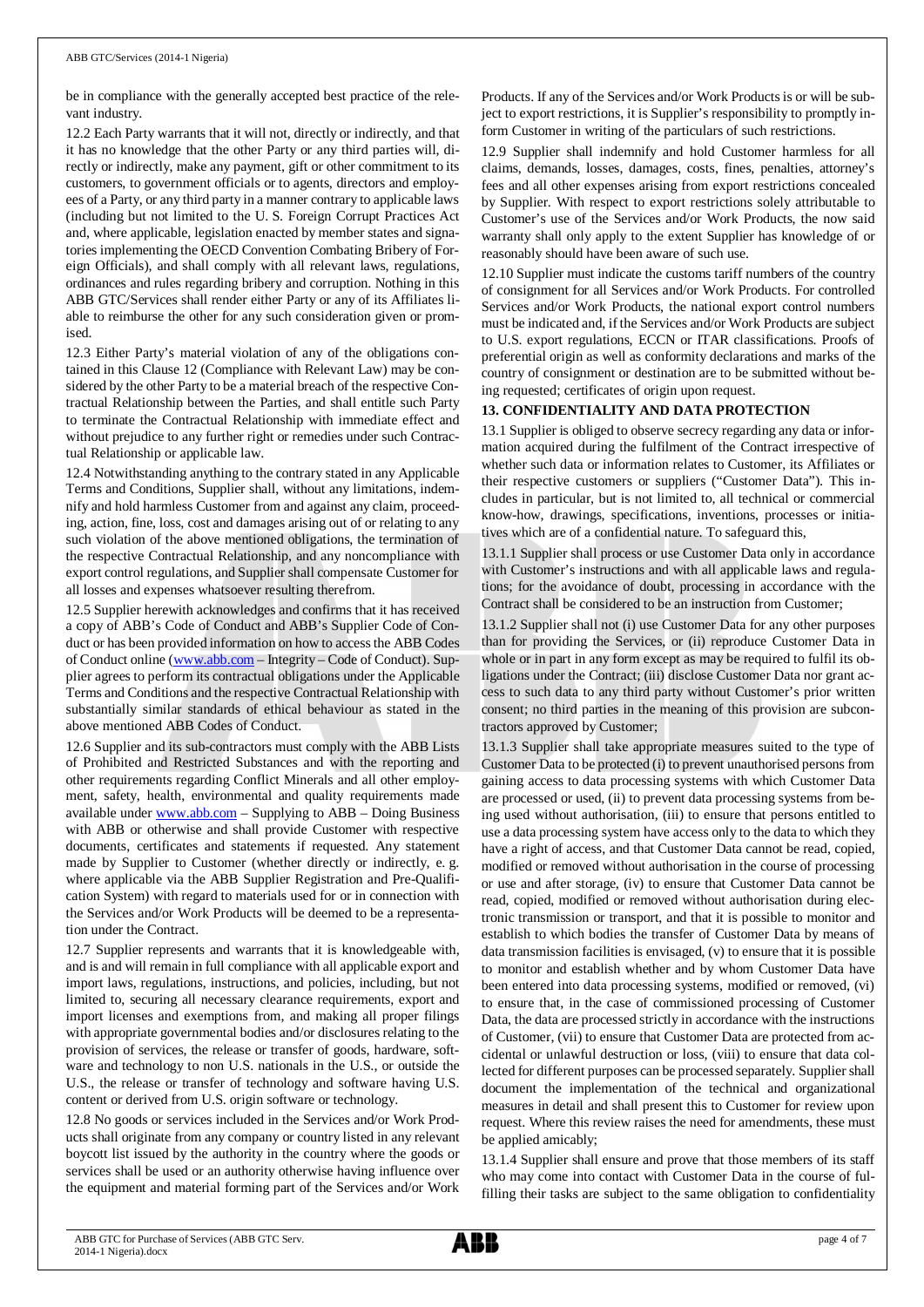as applicable to Supplier. Supplier shall confirm this in writing upon Customer's request. Customer may verify compliance with the technical and organisational measures undertaken by Supplier any time upon reasonable notice;

13.1.5 The commissioning of subcontractors requires Customer's previous written consent. This applies also in those instances when one subcontractor is replaced by a subsequent one. The contracts awarded by Supplier to its subcontractors are to be formulated in such a manner that they meet the requirements regarding confidentiality and data protection agreed upon in the Contract. Supplier shall provide Customer with information on the essentials of such contracts and on the measures implemented by the subcontractors to fulfil their obligations regarding confidentiality and data protection. If requested by Customer, Supplier shall present its respective contractual documents for the former to examine. Supplier shall ensure that Customer has the same rights to monitor the subcontractors as Customer has to monitor Supplier. Subcommissions in the meaning of this provision do not include ancillary services ordered by Supplier from third parties which are not directly related to Customer, such as telecommunications services, maintenance and user support, cleaning, auditing or the disposal of data media. Even where ancillary services are taken from third parties, Supplier must however ensure confidentiality and undertake monitoring activities.

13.2 The obligation to confidentiality does not apply to such data (i) whose disclosure is required for the fulfilment of the Contract; (ii) which are publicly known at the time Supplier receives them or which subsequently become publicly known through no action of Supplier itself; (iii) which were already known to Supplier prior to its initial activity for Customer and for which no duty to observe secrecy applies; (iv) which is made accessible to Supplier by third parties and for which no duty to observe secrecy applies or (v) which Supplier is obliged to disclose by mandatory law or by legally binding instruction of a court of law or a public authority. Insofar as Supplier wishes to invoke one of the above exceptions, the burden of proof for the existence of the factual preconditions for such exception shall lie with Supplier.

13.3 Supplier shall not retain any Customer Data for longer than necessary to carry out the Services or than determined by Customer. Immediately after termination of the Contract or at any time on Customer's demand, Supplier shall, at the choice of Customer, immediately deliver to Customer all copies of such data provided by Customer to Supplier for the purposes of the Contract or received otherwise by Supplier while carrying out the Services and/or delete securely all Customer Data from its database. Supplier shall certify to Customer that it has not retained any copies of Customer Data with a written confirmation of destruction. Such confirmation shall be signed by duly authorized signatories of Supplier.

13.4 With regard to any data or information belonging to Customer or its Affiliates relating to an identified or identifiable individual or legal entity or any other entity which is subject to applicable data protection or privacy laws and regulations or being qualified as Personally Identifiable Information within the meaning of the applicable laws ("Personal Data"), Supplier will comply with all applicable data protection and privacy laws and regulations. In addition to the other stipulations in this Clause 13 the following applies:

13.4.1 Supplier shall not process Personal Data in or transfer Personal Data to a country with a level of data protection that is not at least equivalent with the level of data protection that applies within the country of origin of the Personal Data without Customer's prior written consent. Upon Customer's request and where required by applicable law, in particular if Customer or its Affiliates are located in Switzerland or in a country which is a Member State of the European Union (EU) or another signatory to the Agreement on the European Economic Area (EEA), Supplier agrees to enter into a separate data transfer agreement (EU Standard Contractual Clauses/Swiss Data Processing Agreement) with Customer and/or its Affiliates for the transfer of Personal Data to third countries.

13.4.2 Supplier shall inform Customer without delay about serious incidents arising in the course of normal operations, suspicions of breaches of data privacy or other irregularities regarding the processing of Customer's or its Affiliates' Personal Data. In such cases Supplier and Customer shall agree on the further handling of the Personal Data. Supplier shall inform Customer without delay about checks performed and measures taken by a supervisory authority. This also applies regarding investigations into administrative or criminal offences.

13.4.3 Supplier will comply with any request by Customer to access, correct, block or delete Personal Data insofar as Customer is obliged to such request by law.

13.4.4 In case the legislation of a country in which Supplier provides its Services to Customer or its Affiliates requires a contract governing data privacy topics which are not covered by this Clause 13, Supplier agrees to enter into such contract.

13.5 Supplier agrees that Customer shall be allowed to provide any information received from Supplier to any other ABB Affiliate.

13.6 The obligation to Confidentiality and Data Protection exists for an indefinite period of time and therefore this Clause 13 shall survive the expiration or termination of the Contract for any reason.

# **14. LIABILITY AND INDEMNITY**

14.1 Without prejudice to applicable mandatory law, Supplier shall compensate/indemnify Customer for all damages and losses in connection with the Services whether or not Supplier may have been negligent or at fault (i) for Supplier's breaches of the Applicable Terms and Conditions , and (ii) for any claim, except for IPR Indemnification for which Clause 11 (Intellectual Property Right Infringements) exclusively applies, made by a third party (including employees of Supplier) against Customer in connection with the Services and to the extent that the respective liability, loss, damage, injury, cost or expense was caused by, relates to or arises from the Services delivered by Supplier and/or its sub-contractors. Upon Customer's request Supplier shall defend Customer against any third party claims arising out of or in connection with the Services.

14.2 Supplier shall be responsible for the control and management of all of its employees, its suppliers and/or its sub-contractors, and it shall be responsible for the acts, omissions, negligence or obligations of any of its employees, suppliers and/or sub-contractors, its agents, servants or workmen as fully as if they were the acts, omissions, negligence or obligations of Supplier.

14.3 The provisions of this Clause 14 (Liability and Indemnity) shall survive any performance, acceptance or payment pursuant to this ABB GTC/Services and shall extend to any substituted or replacement Services delivered by Supplier to Customer.

14.4 Unless otherwise expressly stated in the respective Order, Supplier shall maintain in force, and upon request provide evidence of, adequate general liability insurance, statutory worker's compensation/employer's liability insurance and where applicable goods transit insurance with reputable and financially sound insurers. Nothing contained in this Clause 14 (Liability and Indemnity) shall relieve Supplier from any of its contractual or other legal liabilities. The insured amount cannot be considered nor construed as limitation of liability.

14.5 Customer reserves the right to set off any claims under the Order against any amounts owed to Supplier.

## **15. TERM AND TERMINATION**

15.1 The Contractual Relationship between the Parties or an Order placed under the ABB GTC/Services may be terminated for convenience in whole or in part by Customer upon giving Supplier thirty (30) calendar days written notice, unless otherwise expressly stated in the relevant Order. In such event Customer shall pay to Supplier the value of the already performed Services and proven direct costs reasonably incurred by Supplier for the unperformed Services, however in no event

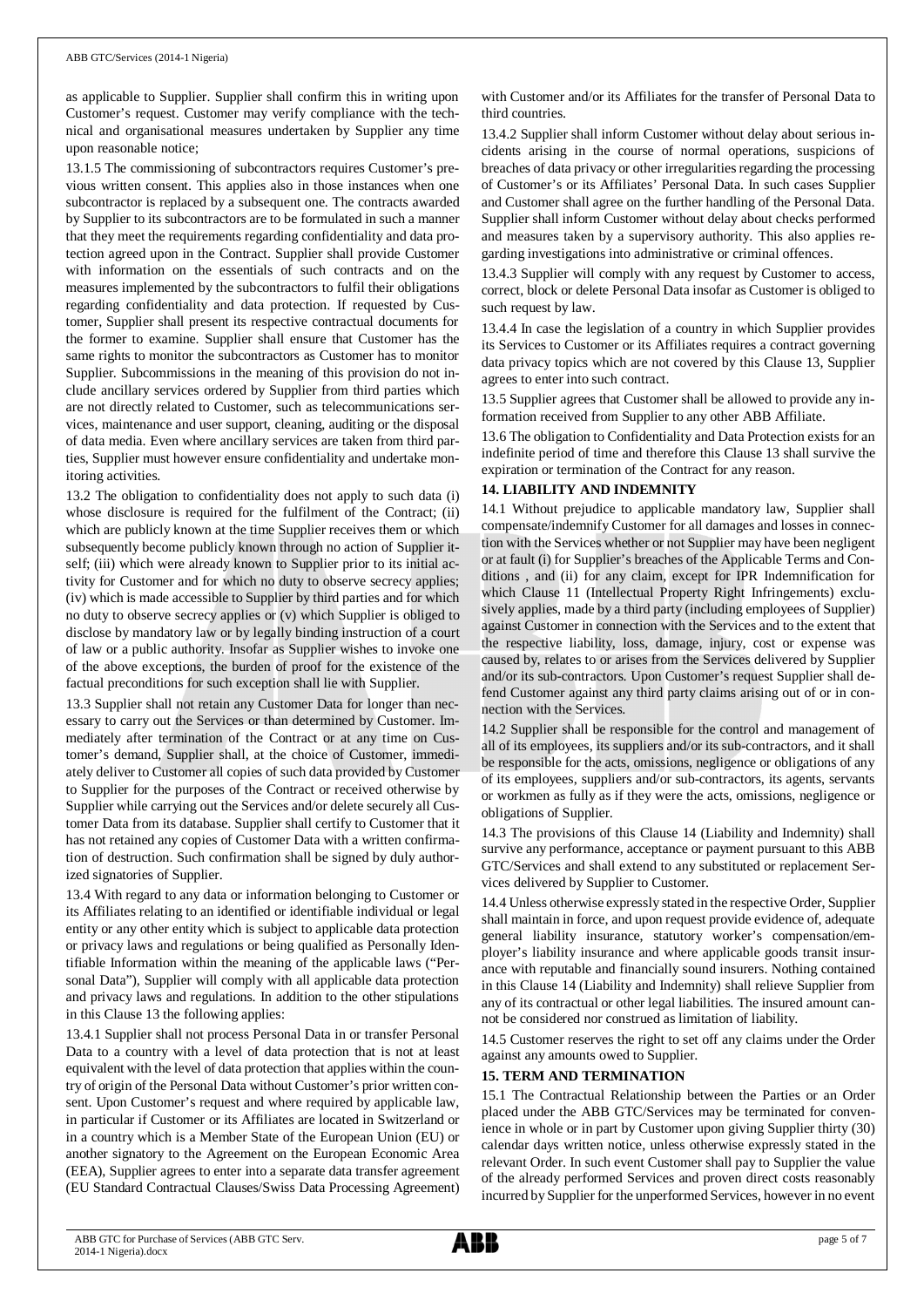more than the agreed purchase price for the Services under the respective Order. No further compensation shall be due to Supplier. Compensation for any expenditures and materials made with regard to the unperformed Services shall be expressly excluded.

15.2 In the event of Supplier's breach of the Applicable Terms and Conditions, such as e. g. a breach of warranty, Customer shall be entitled to terminate the respective Contractual Relationship or an Order placed under the ABB GTC/Services if Supplier fails to take adequate and timely actions to remedy a breach as requested by Customer in accordance with Clause 10 (Remedies). In such event, Customer shall have no obligation to compensate Supplier for the already performed Services and Supplier shall be obliged to pay back to Customer any remuneration received from Customer for the performed Services.

15.3 Customer shall have the right to terminate the Order and/or Contractual Relationship with immediate effect forthwith by notice in writing to Supplier in the event that an interim order is applied for or made, or a voluntary arrangement approved, or a petition for a bankruptcy order is presented or a bankruptcy order is made against Supplier or any circumstances arise which entitle the court or a creditor to appoint a receiver, administrative receiver or administrator or to present a winding-up petition or make a winding-up order or other similar or equivalent action is taken against or by Supplier by reason of its insolvency or in consequence of debt.

15.4 Upon termination Supplier shall immediately and at Supplier's expense safely return to Customer all respective Customer property (including any documentation, data, and applicable Intellectual Property) and Customer information then in Supplier's possession or under Supplier's control and provide Customer with the complete information and documentation about the already performed Services.

#### **16. FORCE MAJEURE**

16.1 Neither Party shall be liable for any delay in performing or for failure to perform its obligations under a respective Order if the delay or failure results from an event of "Force Majeure". For clarification, Force Majeure means an event that was not foreseeable by the affected Party at the time of execution of the respective Order, is unavoidable and outside the control of the affected Party, and for which the affected Party is not responsible, provided such event prevents the affected Party from performing the obligations under the respective Order despite all reasonable efforts, and the affected Party provides notice to the other Party within five (5) calendar days from occurrence of the respective event of Force Majeure.

16.2 If an event of Force Majeure occurs which exceeds thirty (30) calendar days either Party shall have the right to terminate the relevant Order forthwith by written notice to the other Party without liability to the other Party. Each Party shall use its reasonable endeavours to minimise the effects of any event of Force Majeure.

#### **17. ASSIGNMENT AND SUB-CONTRACTING**

17.1 Supplier shall not assign, transfer, or encumber an Order or any parts thereof (including any monetary receivables from Customer) without prior written approval of Customer.

17.2 Customer may at any time assign, transfer, encumber, sub-contract or deal in any other manner with all or any of its rights or obligations under the respective Order and/or the Applicable Terms and Conditions to any of its own Affiliates.

#### **18. NOTICES**

Any notice shall be given by sending the same by registered mail, courier, fax or by e-mail to the address of the relevant Party as stated in the Order or to such other address as such Party may have notified in writing to the other for such purposes. E-mail and fax expressly require written confirmation issued by the receiving Party. Electronic read receipts may not under any circumstances be deemed as confirmation of notice. Electronic signatures shall not be valid, unless expressly agreed in writing by duly authorised representatives of the Parties.

## **19. WAIVERS**

Failure to enforce or exercise, at any time or for any period, any term of the Applicable Terms and Conditions does not constitute, and shall not be construed as, a waiver of such term and shall not affect the right later to enforce such term or any other term herein contained.

#### **20. GOVERNING LAW AND DISPUTE SETTLEMENT**

20.1 The Contractual Relationship and/or the Applicable Terms and Conditions (including, but not limited to the ABB GTC/Services) shall be governed by and construed in accordance with the laws of the Federal Republic of Nigeria.

20.2 Unless otherwise agreed, any dispute or difference arising out of or in connection with the Contractual Relationship and/or the Applicable Terms and Conditions (including this ABB GTC/Services), including any question regarding its existence, validity or termination or the legal relationships established thereby, which cannot be settled amicably, shall be settled under the rules of arbitration in accordance with the Arbitration and Conciliation Act, Cap A 18, Laws of the Federal Republic of Nigeria, 2004 or any statutory modification or replacement thereof. The place of arbitration shall be Lagos, Nigeria, unless otherwise agreed in writing. The language of the proceedings and of the award shall be English. The decision of the arbitrators shall be final and binding upon both Parties, and neither Party shall seek recourse to an ordinary state court or any other authority to appeal for revisions of the decision.

20.3 In case of any dispute, the defeated Party shall reimburse the succeeding Party for attorney's fees and other costs reasonably incurred in connection with the dispute.

#### **21. SEVERABILITY**

The invalidity or unenforceability of any term or of any right arising pursuant to the Applicable Terms and Conditions shall not adversely affect the validity or enforceability of the remaining terms and rights, and the Applicable Terms and Conditions shall be given effect as if the invalid, illegal or unenforceable provision had been deleted and replaced by a provision with a similar economic effect to that of the deleted provision if this can be achieved by another provision.

## **22. SURVIVAL**

22.1 Provisions of the Applicable Terms and Conditions which either are expressed to survive its termination or from their nature or context it is contemplated that they are to survive such termination shall remain in full force and effect notwithstanding such termination.

22.2 The obligations set forth in Clauses 9 (Warranty), 10 (Remedies), 11 (Intellectual Property), 13 (Confidentiality and Data Protection) and 14 (Liability and Indemnity) shall survive termination.

#### **23. ENTIRETY**

The Applicable Terms and Conditions and the Order constitute the entire Contractual Relationship and understanding between the Parties and replace any prior agreement, understanding or arrangement between the Parties, whether oral or in writing, except to the extent of fraud or any fraudulent misrepresentation.

## **24. RELATIONSHIP OF PARTIES**

24.1 The relationship of the Parties is that of independent parties dealing at arm's length and nothing in this underlying Contractual Relationship shall be construed to constitute Supplier as an agent or employee of Customer or so as to have any kind of partnership with Customer, and Supplier is not authorised to represent Customer as such.

24.2 Supplier shall be responsible for any activities performed by its employees in relation to the Services and/or the Work Products.

24.3 Supplier assumes full and exclusive responsibility for any accident or occupational disease occurred to its employees in relation to the provision of the Services.

24.4 It is expressly agreed that the Contractual Relationship does not imply any employment relationship between Customer and Supplier, or between Customer and Supplier's employees assigned to the execution of the Contractual Relationship. Customer shall remain free of any